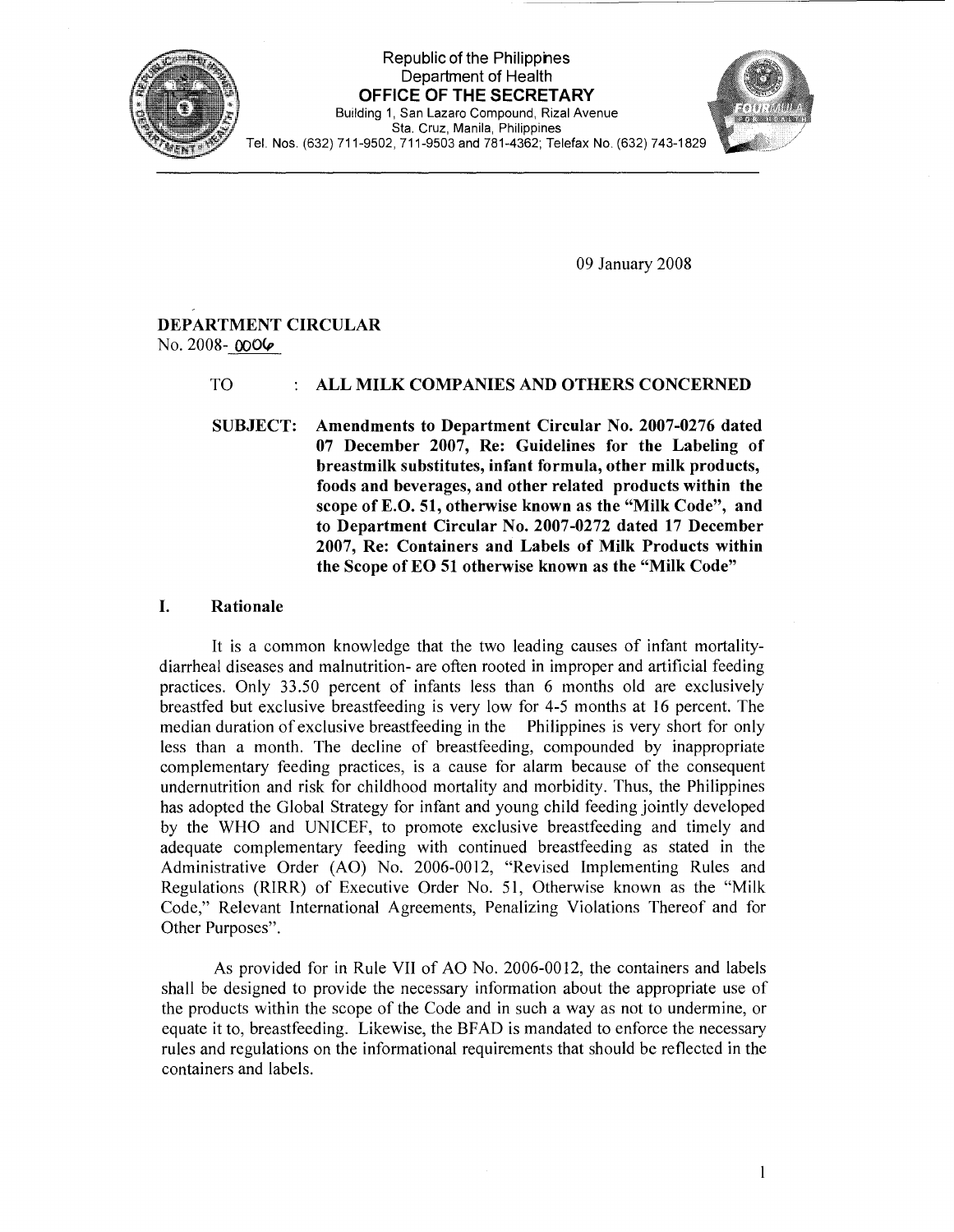#### II. Objectives

The objectives of this Order are the following:

- 1. To set a standard labeling for breastmilk substitutes, infant formula, other milk products, foods and beverages, and other related products within the scope of E.O. 51, which will be used in the evaluation and screening of the labeling materials/containers of the said products;
- 2. To guide the milk companies as defined in AO No. 2006-0012; manufacturers, importers, exporters, owners, distributors of other milk products, foods and beverages, and other related products within the scope of the Code.

#### III. Scope and Coverage

These guidelines apply to the labeling of the following products: breastmilk substitutes, including infant formula, other milk products, foods and beverages, including bottled-fed complementary foods, when marketed or otherwise represented to be suitable, with or without modification, for use as a partial or total replacement of breastmilk; feeding bottles and teats. It also applies to their quality and availability, and to information concerning their use.

#### IV. Definition of Terms

*Breastmilk substitute* - means any food being marketed or otherwise represented as partial or total replacement of breastmilk whether or not suitable for that purpose (adopted from EO 51);

*Complementary* - means any food except milk substitutes, whether manufactured or locally prepared, suitable as a complement to breastmilk to satisfy the nutritional requirements of infants.

*Container* - means any form of packaging of products for sale as a normal retail unit, including wrappers (adopted from AO 88-B s. 1984);

*Expiration date-* It is the date which signifies the end of the estimated shelf life of the product under a storage condition beyond which the quality of the product is significantly impaired. After this date, the food should not be regarded as marketable (adopted from FDA Regulation No. 001 s. 1982);

*Food for Special Medical Purposes* - is a category of foods for special dietary uses which are specially processed or formulated and presented for the dietary management of patients and may be used under medical supervision (adopted from Codex STAN 180-1991);

Halal food - defined by FAO/WHO as food permitted under Islamic Law (adopted from Codex CAC/GL 24-1997);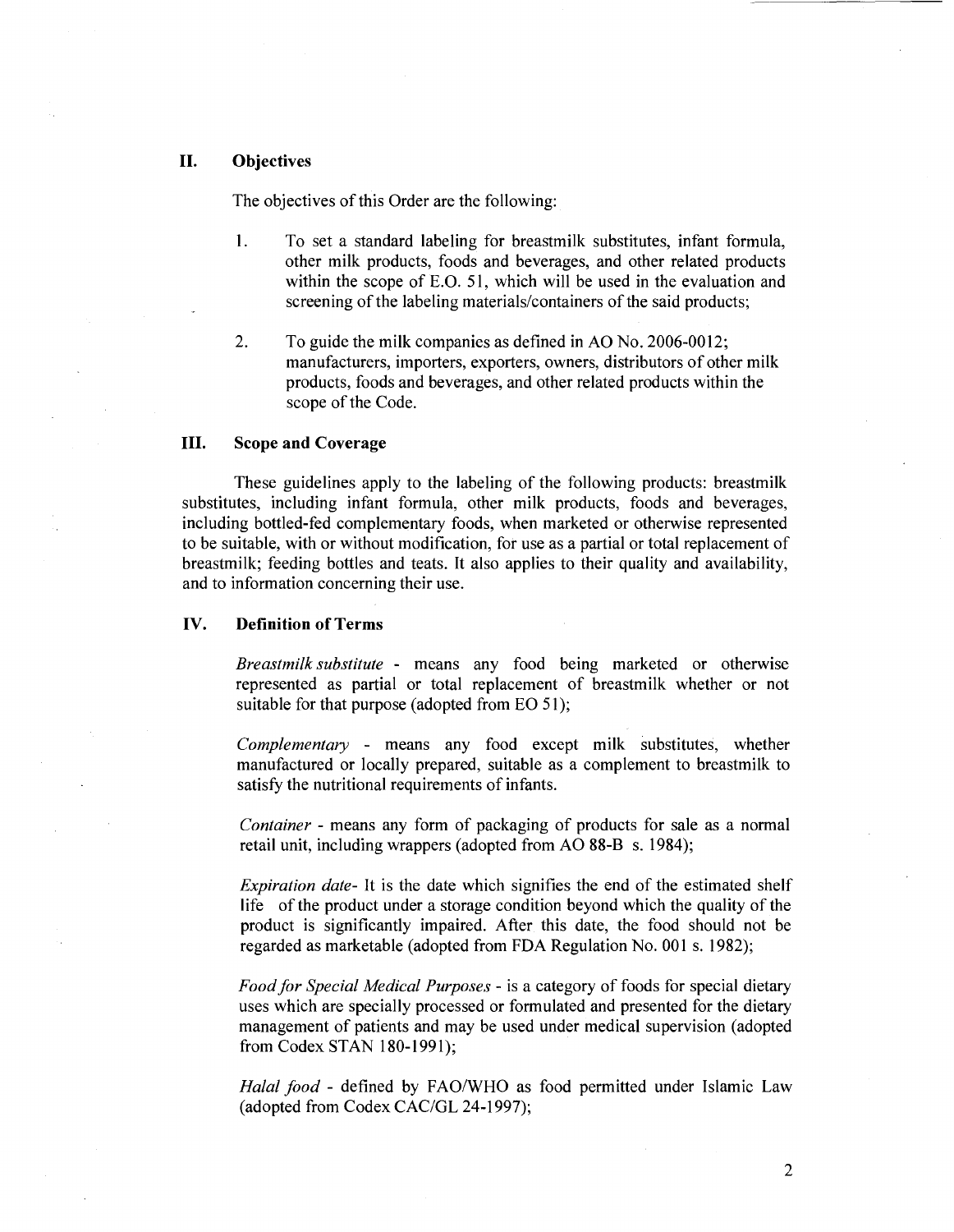*Health Claim* - means any representation that states, suggests, or implies that a relationship exists between a food or a constituent of that food and health; (adopted from Codex CAC/GL 23-1997, Rev. 1-2004);

..

*Healthful (adj)-* means good for one's wellness. Healthy is a positive descriptive of a person's physical state; healthful of something that favorably affects or promotes that state (Adopted from Roget's New Millenium, Thesaurus);

*Infant* - shall refer to a person within the age bracket of 0-12 months (adopted from AO 2006-0012);

*Irifant Formula* -means one of the breastmilk substitutes formulated industrially in accordance with applicable Codex Alimentarius Commission (CAC) standards (adopted from AO 2006-0012);

*Label* - means any tag, brand, pictorial or other descriptive matter, written, printed, stenciled, marked embossed of impressed on, or attached to a container of any product within the scope of the code (adopted from AO 88-B. s. 1984);

*Lot* - refers to a quantity of food produced under essentially the same conditions during particular production schedule; (adopted from A.O. 88-B s. 1984)

*Milk Company* -shall refer to the owner, manufacturer, distributor, of infant formula, follow-up milk, milk formula, milk supplement, breastmilk substitute or replacement, or by any other description of such nature, including their representatives who promote or otherwise advance their commercial interests in marketing those products (adopted from AO 2006-0012);

*Milk supplement* -this product name shall be used in place of "follow-up" formula. It means a food intended for use as a liquid part of the complementary food for the infant from the  $6<sup>th</sup>$  month on and for young children; (adopted from Codex STAN 156-1987 stated that designated name is allowed in accordance with national usage)

*Natural and indigenous food-* means locally grown or produced food which are neither artificial nor processed (adopted from AO 2006-0012);

*Nutrition Claim* -means any representation which states, suggests or implies that a food has particular nutritional properties including but not limited to the energy value and to the content of protein, fat and carbohydrates, as well as the content of vitamins and minerals. However, The mention of these nutrients in the list of ingredients and the qualitative and quantitative nutritive value/nutrition information declaration in the information panel as part of mandatory labeling do not constitute nutrition claims; (adopted from Codex CAC/GL 23-1997, Rev. 1-2004);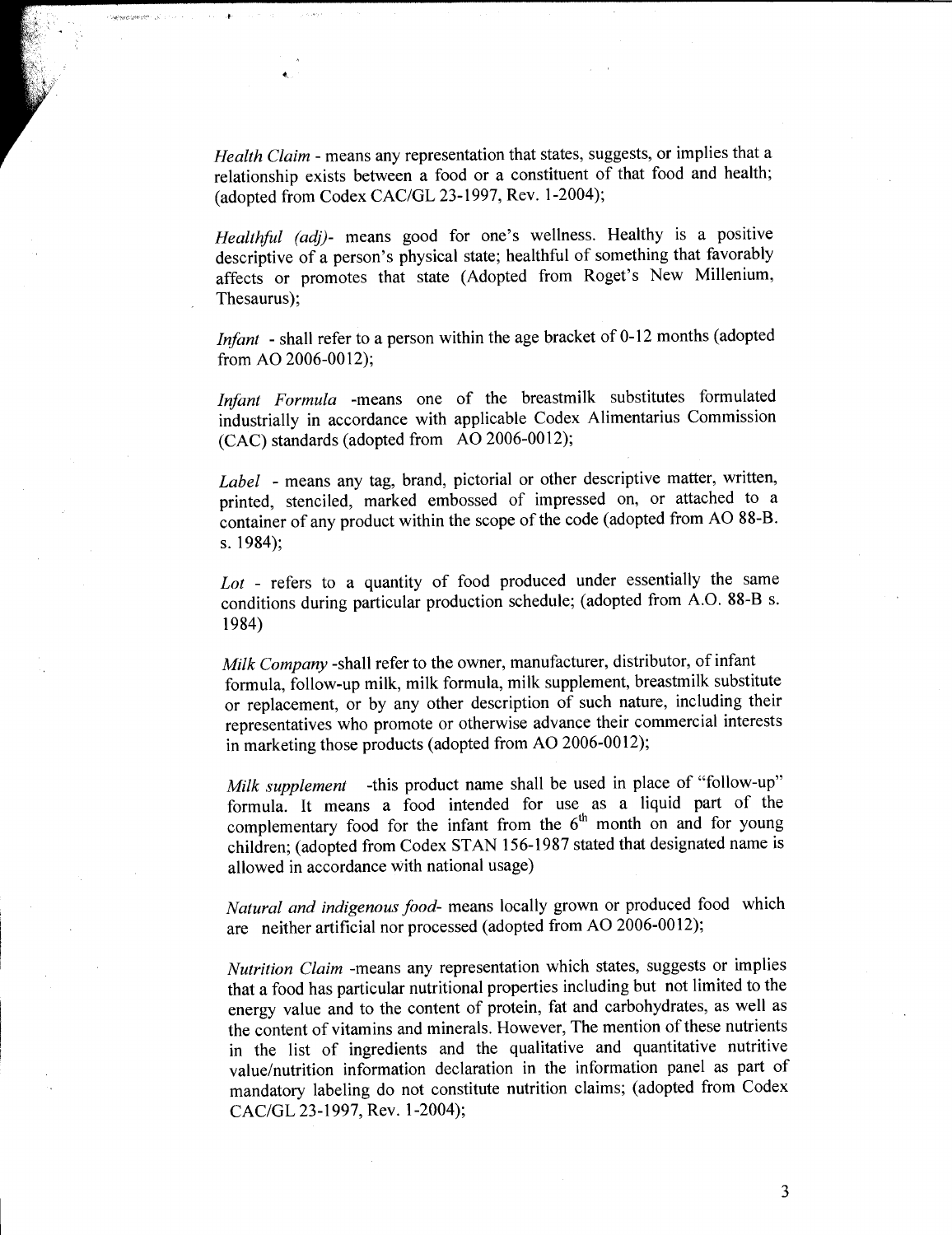*Nutritional (ad))-* nutritious, nourishing, nutritive, food etc. ; of or relating to or providing nutrition (Adopted from Encarta World English Dictionary);

*Products within the Scope of the Code* -shall pertain to breastmilk substitutes and infant formula, including bottle-fed complementary foods as well as teats and other commodities, which intend to replace or substitute, in whole or in part, breastmilk and breastfeeding (adopted from AO 2006-0012);

*Other Milk Products, Foods and beverages* -refers to any provision or drink marketed as a partial or total replacement of breastmilk (adopted from AO 2006-0012);

*Other Related Products-* refers to all materials used to administer breastmilk substitutes; such as, but not limited to, feeding bottles, teats and other artificial feeding paraphernalia; (adopted from AO 2006-0012);

*Shelf-life* - means the period wherein the product retain an acceptable level of eating quality from a safety and organoleptic point of view (labuza, 2002);

*Superlative-* relating to, or constituting the degree of grammatical comparison that denotes an extreme or unsurpassed level or extent; surpassing all others like supreme ; very high quality like excellent (Adopted from Merriam Webster Dictionary)

#### **V. General Guidelines**

- 1. All breastmilk substitutes, infant formula, other milk products, foods and beverages, and other related products within the scope of E.O. 51, that are to be advertised, imported and exported must have the approval of BFAD and must be covered with a Certificate of Product Registration (CPR). In particular, their label must conform to these guidelines and be in accordance with the pertinent rules provided for in the Revised Implementing Rules and Regulations (RIRR) of E.O. 51.
- 2. All breastmilk substitutes, infant formula, other milk products, foods and beverages, and other related products within the scope of E.O. 51 that are to be exclusively exported and will not be distributed in the Philippines, the labelling specifications may be in accordance with the labeling regulations of the country of destination. However, in case a product is to be distributed in the Philippines and abroad, the label must conform to these guidelines and be in accordance with the pertinent rules provided for in the Revised Implementing Rules and Regulations (RIRR) of E.O. 51.
- 3. Any information, whether in text or graphical form, which are not mentioned in these guidelines may be a ground for the denial of the label applied for.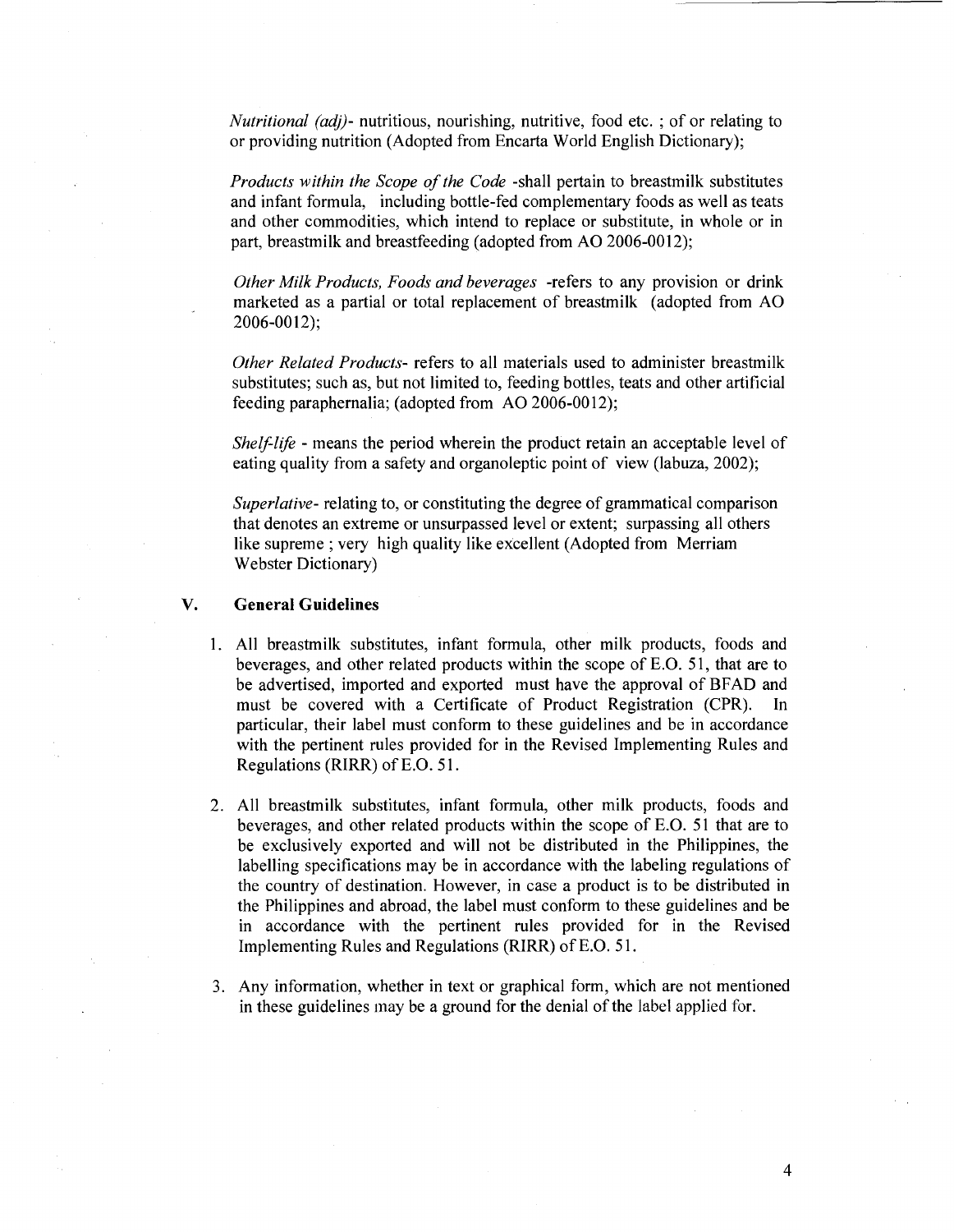- 4. All breastmilk substitutes, infant formula, other milk products, foods and beverages, and other related products within the scope of E.O. 51 shall not be described or presented on any label or in any labeling in a manner that is false, misleading or deceptive or is likely to create erroneous impression regarding its character in any respect.
- 5. All breastmilk substitutes, infant formula, other milk products, foods and beverages, and other related products within the scope of E.O. 51 shall not be described or presented on any label or in any labeling by words, pictorial or other devices to be suitable to be used in the prevention, alleviation, treatment or cure of a disease, disorder, or particular physiological condition.
- 6. Food products with special dietary needs or special medical purposes must be in accordance with the Codex STAN 180-1991 and Codex STAN 72-1981 Revised 2007 in addition to the requirements of E.O. 51 and RIRR.
- 7. Consistent with Rule VI of AO 2006-0012, all health and nutrition claims for food products within the scope of the Code are absolutely prohibited except those provided in item  $V$  no.  $6$  of these guidelines.
- 8. The approved label of all food products within the scope of the Code shall not be construed as an authority or approval for advertising, promotion, or marketing materials and activities, the latter shall be subject to specific lAC approval.

#### VI. **Specific Guidelines**

The label of all food products within the scope of the Code shall contain the following information (See the sample label attached herein as "Annex 1"):

#### A. **The principal display panel shall contain the following:**

#### **1. Product and Brand Name (Name of the Food)**

- (i) The product name shall be "Infant Formula," Formula for Special Medical Purposes Intended for Infants" or "Milk Supplement" or other food standard names in accordance with relevant Codex Standards.
- (ii) The sources of protein in the product shall be clearly shown on the label
- (iii) If cow's milk is the only source of protein, the product may be labeled "Infant Formula Based on Cows' Milk.
- (iv) A product which contains neither milk or any milk derivative shall be labeled "contains no milk or milk products" or an equivalent phrase.
- (v) It shall be contrary to public policy to use as brand name and/or trade mark any word or set of words that may be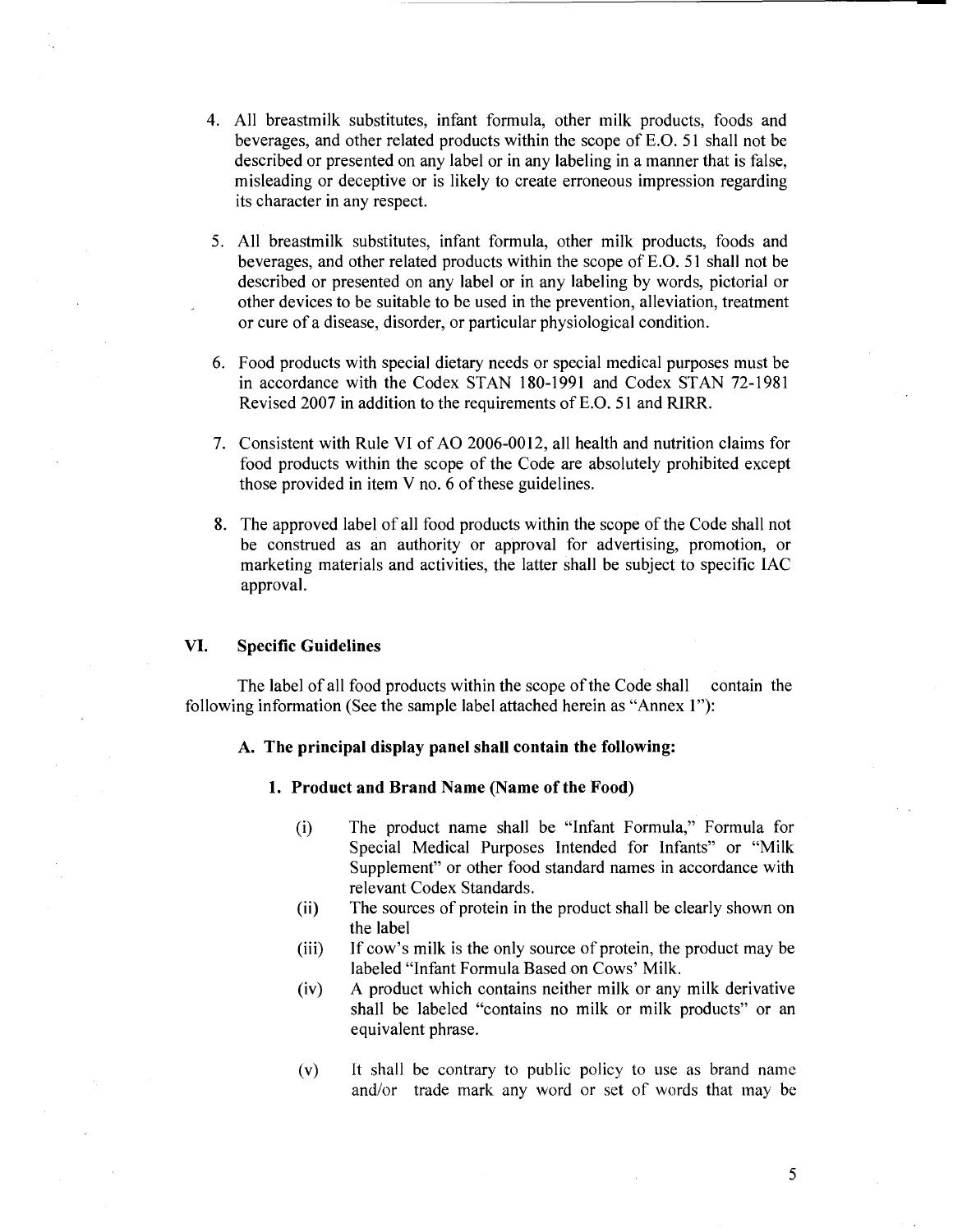considered as nutritional, healthful, and superlative and other terms of similar import.

## 2. Net Contents and Drained Weight

#### Net Contents

- (i) The net contents shall be declared in the metric system ("System International" units).
- (ii) The net contents shall be declared in the following manner:
	- for liquid foods, by volume;
	- for solid foods, by weight;
	- for semi-solid or viscous foods, either by weight or volume.

## Drained Weight

(i) Foods packed in a liquid medium normally discarded before consumption may carry a declaration of drained weight.

# 3. The primary messages

The principal panel of each container/label shall contain the following messages:

# (i) ENGLISH : "BREASTMILK IS THE BEST FOR BABIES UP TO 2 YEARS OF AGE AND BEYOND"

# FILIPINO: "ANG GATAS NG INA ANG PINAKAMABUTI PARA SA BATA HANGGANG 2 TAON 0 HIGIT PA"

This message shall be printed bold in all capital letters at the center uppermost level of the principal display panel, the font type is Arial and font size of which must be one-third  $(1/3)$  of the size of the biggest letter on the label.

# (ii) ENGLISH: "IMPORTANT NOTICE: THERE IS NO SUBSTITUTE FOR BREASTMILK"

# FILIPINO: "MAHALAGANG PAALALA: WALANG ANUMANG GATAS ANG PWEDENG IPALIT SA GATAS NG INA"

This message shall be printed bold in all capital letters at the center lowermost level of the principal display paneL the font type is Arial and font size of which must be one-third  $(1/3)$  of the size of the biggest letter on the label.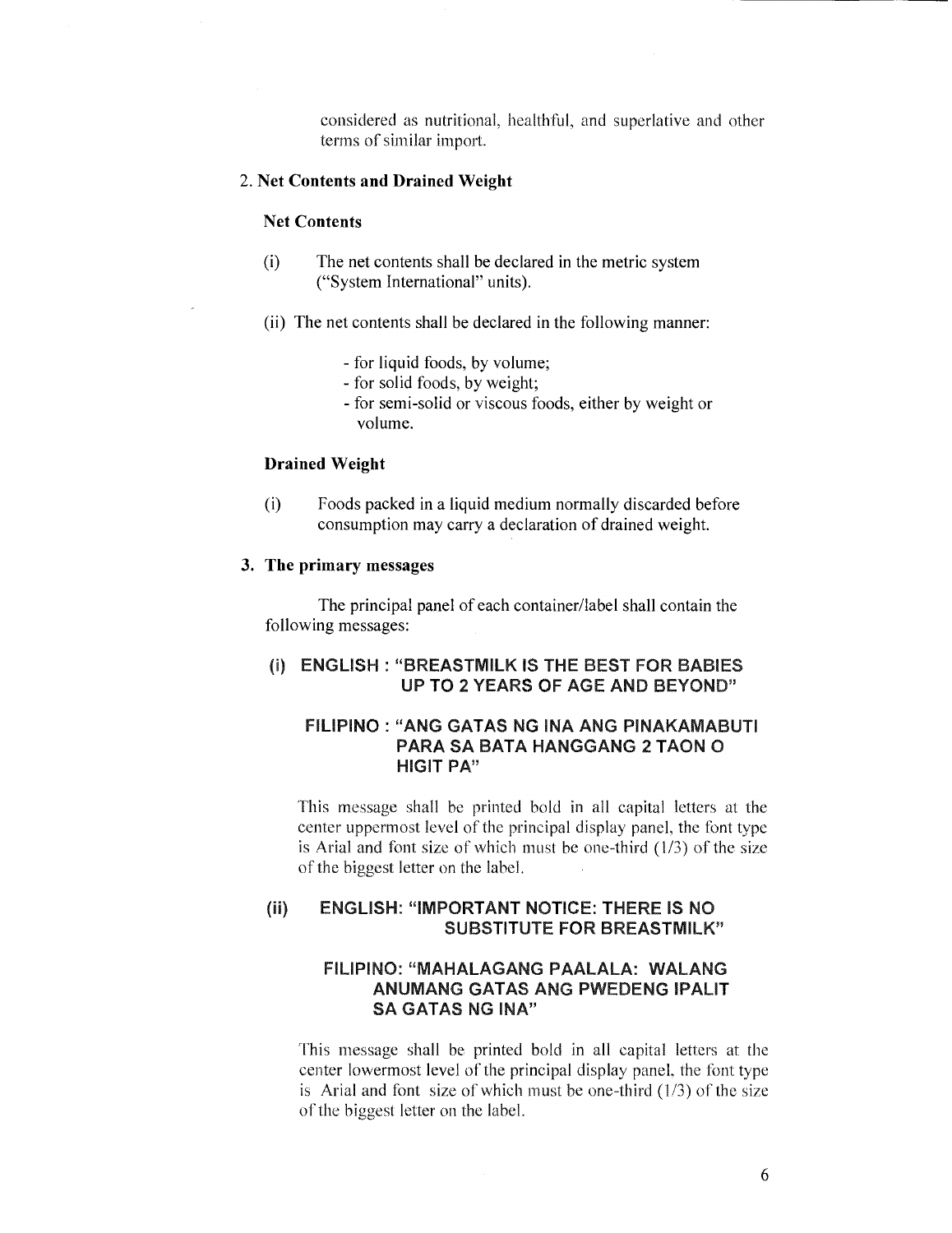#### **B. The information panel shall contain the following:**

#### **1. List of ingredients**

A complete list of ingredients shall be declared in descending order of proportion except in the case of added vitamins and minerals. Added vitamins and minerals shall be arranged as separate groups (indicating the specific nature/chemical name), respectively, and within these groups the vitamins and minerals need not be listed in descending order of proportion.

All ingredients shall be printed on the information panel. There shall be no elaboration of ingredients and nutrient contents on the principal and information panel.

The specific name shall be declared for ingredients of animal or plant origin and for food additives. In addition, appropriate class name for these ingredients and additives may be included on the label.

#### **2. Declaration of Nutritive Value**

The declaration of nutritive value or nutrition information shall be printed containing the following information in the following order:

- 2.1. the amount of energy, expressed in calories (kcal) and/or kilojoules (kJ), and the number of grammes of protein, carbohydrates and fat per 100 grammes of the food as sold as well as per specified quantity of the food as suggested for consumption;
- 2.2. the total quantity of each vitamin, mineral, (and choline for infant formula), and any optional ingredients as listed in the codex standards of infant formula and milk supplement (follow-up formula) per 100 grammes of the food as sold as well as per specified quantity of the food as suggested for consumption when prepared according to the instructions on the label. In addition, the declaration per 100 calories (or per 100 kilojoules) is permitted.

#### **3. Date Marking and Storage Instructions**

#### **3.1. Expiration Date**

- (i) For products with a shelf-life of less than three (3) months, the expiration date shall be declared by the day, month, and year sequence.
- (ii) For products with shelf-life of three (3) months or more, the month and year will suffice.
- (iii) The day and year may be declared in numerals but the month must be declared in word so as not to confuse the consumer.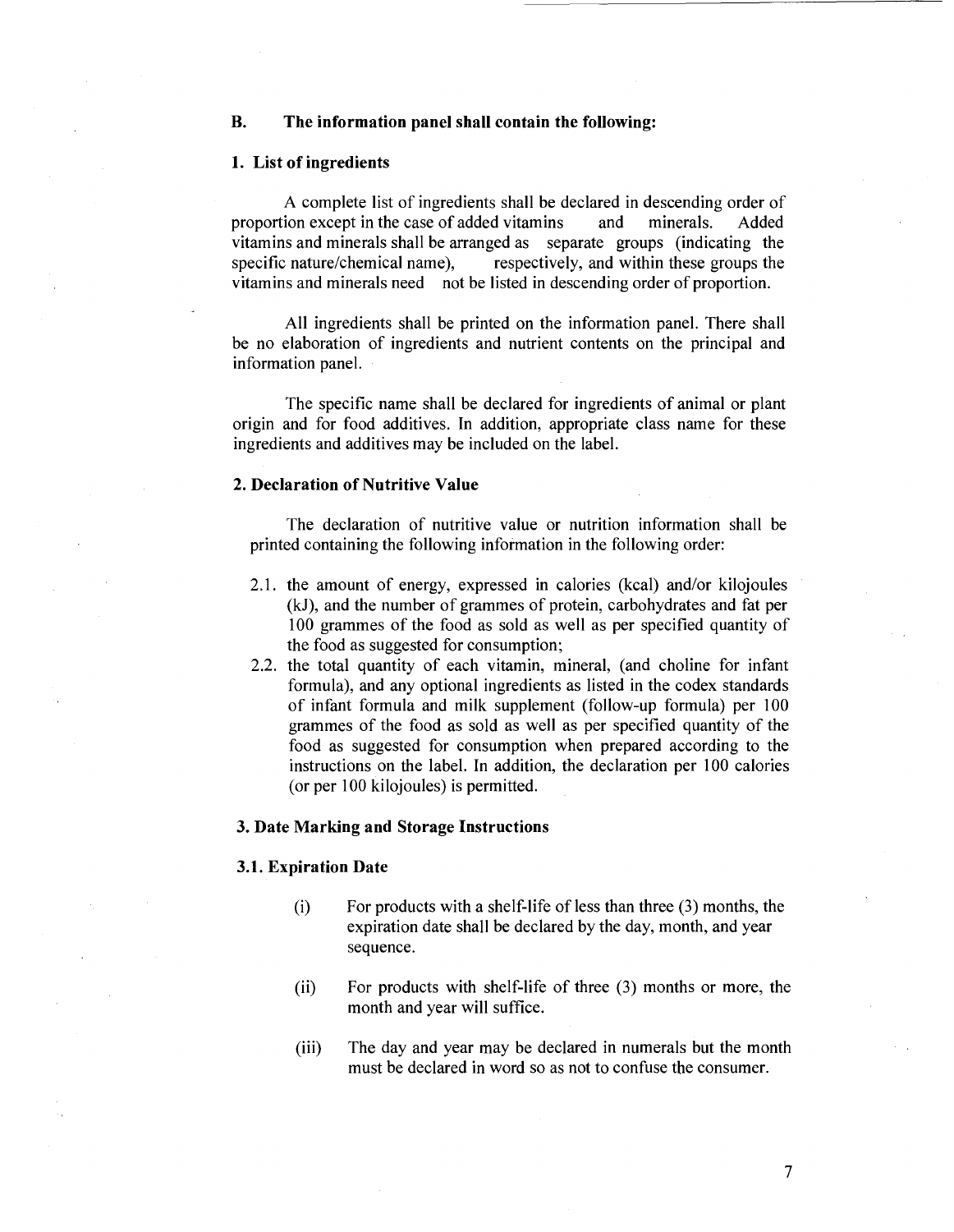### **3.2. Storage Instructions**

- (i) Any condition for the storage of the food shall be indicated if the validity of the date depends thereon. The storage instructions shall be declared in close proximity to the date marking.
- (ii) Adequate directions for the appropriate preparations and use of the product, including its storage and disposal after preparation, i.e. that formula remaining after feeding should be discarded, shall appear on the label and in any accompanying leaflet.
- (iii) The label shall carry clear graphic instructions illustrating the method of preparation of the product.
- (iv) The directions should be accompanied by a warning about the health hazards of inappropriate preparation, storage and use.
- (v) Storage instructions of opened food products within the Scope of the Code shall be included to ensure that the opened product maintains its wholesomeness and nutritive value. A warning should be included on the label if the food is not capable of being stored after opening or is not capable of being stored in the container after opening.
- (vi) Storage and disposal instructions for the use of the product including its storage and disposal after preparation, i.e. formula remaining after feeding shall be discarded, shall appear on the label.
- (vii) Adequate instructions regarding the storage of the product after the container has been opened, shall appear on the label.

#### **4. Information for Utilization**

Directions as to the preparation and use of the food, its storage and keeping after the container has been opened shall appear on the label.

- i. The label must bear the instructions for use. Products in powder form and concentrated liquids shall be directed to be prepared with safe and previously boiled water before feeding.
- ii. Adequate directions for the appropriate preparations and use of the product, including its storage and disposal after preparation, i.e. that formula remaining after feeding should be discarded, shall appear on the label and in any accompanying leaflet.
- iii. The label shall carry clear graphic instructions illustrating the method of preparation of the product.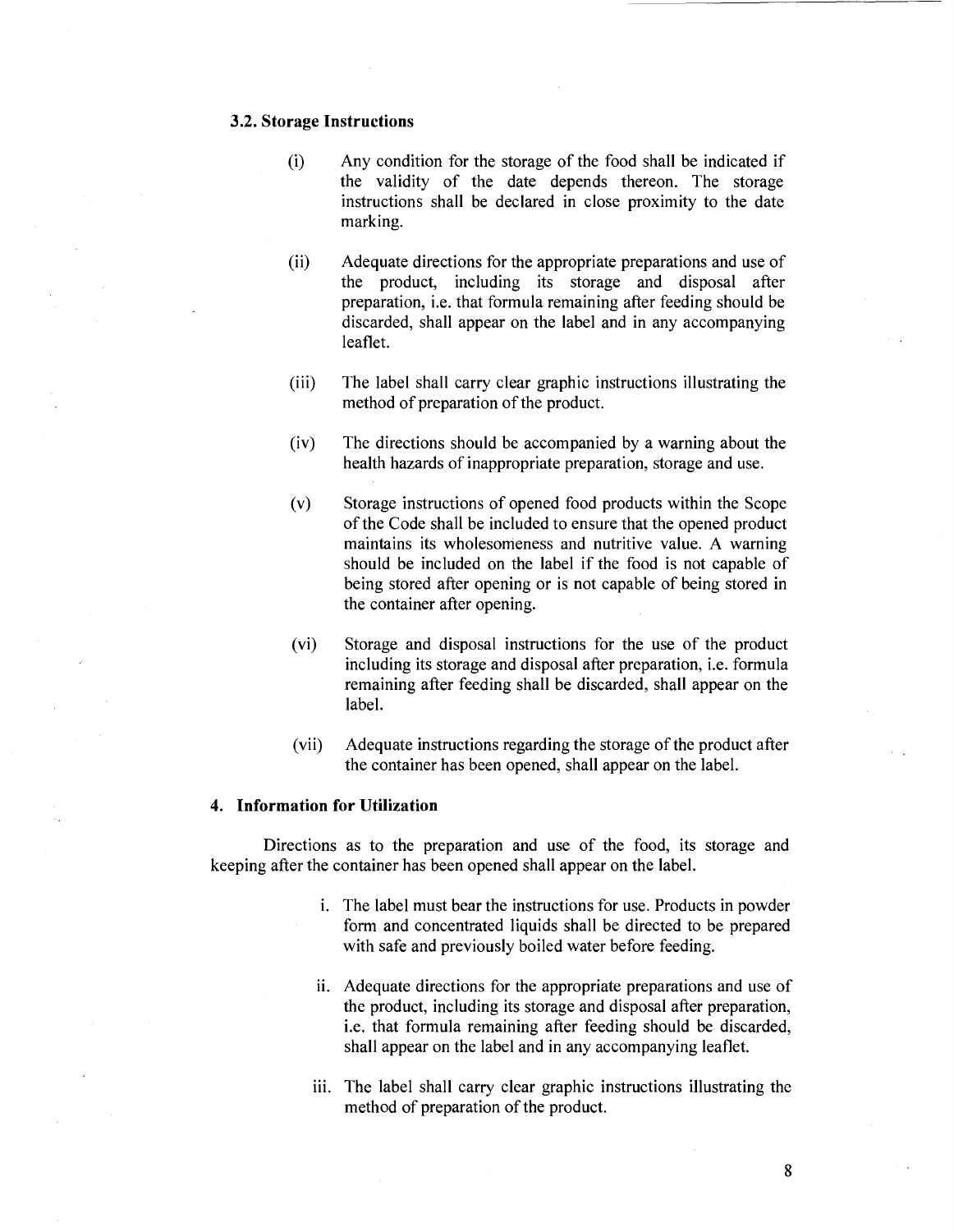iv. Information that infants over six months of age should receive indigenous, fresh and natural complementary foods in combination with continued breastfeeding. Such statement shall be:

"Infants six months onwards should be given fresh, indigenous, and natural foods in combination with continued breastfeeding"

'fhis message shall be printed bold and prominent on the lowermost level of the information display panel of the label.

v. The health hazards of (the use) unnecessary or improper use of infant formula and other related products including information that powdered infant formula may contain pathogenic microorganisms and must be prepared and used appropriately.

# "ENGLISH: "THIS PRODUCT MAY CONTAIN PATHOGENIC MICROORGANISMS AND MUST BE PREPARED AND USED APPROPRIATELY"

"FILIPINO: ANG PRODUKTONG ITO AY MAARING MAGKAROON NG MIKROBYO NA NAGDUDULOT NG SAKIT AT DAPAT IHANDA AT GAMITIN NG TAMA."

**Alternatively, the following can be reflected** 

"ENGLISH: THERE IS LIKELIHOOD THAT PATHOGENIC MICROORGANISMS WILL BE IN THIS PRODUCT WHEN IT IS PREPARED AND USED INAPPROPRIATELY"

"FILIPINO: ANG PRODUKTONG ITO AY MAARING MAGKAROON NG MIKROBYO NA NAGDUDULOT NG SAKIT KAPAG HINDI TAMA ANG PAGHAHANDA AT PAG~GAMIT"

This message shall be printed bold in all capital letters at the uppermost level of the information display panel, the font type is Arial and font size of which must be one-six  $(1/6)$  of the size of the biggest letter on the label.

#### **5. Name and Address**

The complete name and address of either manufacturer, packer/repacker, distributor, importer, exporter of the food shall be declared.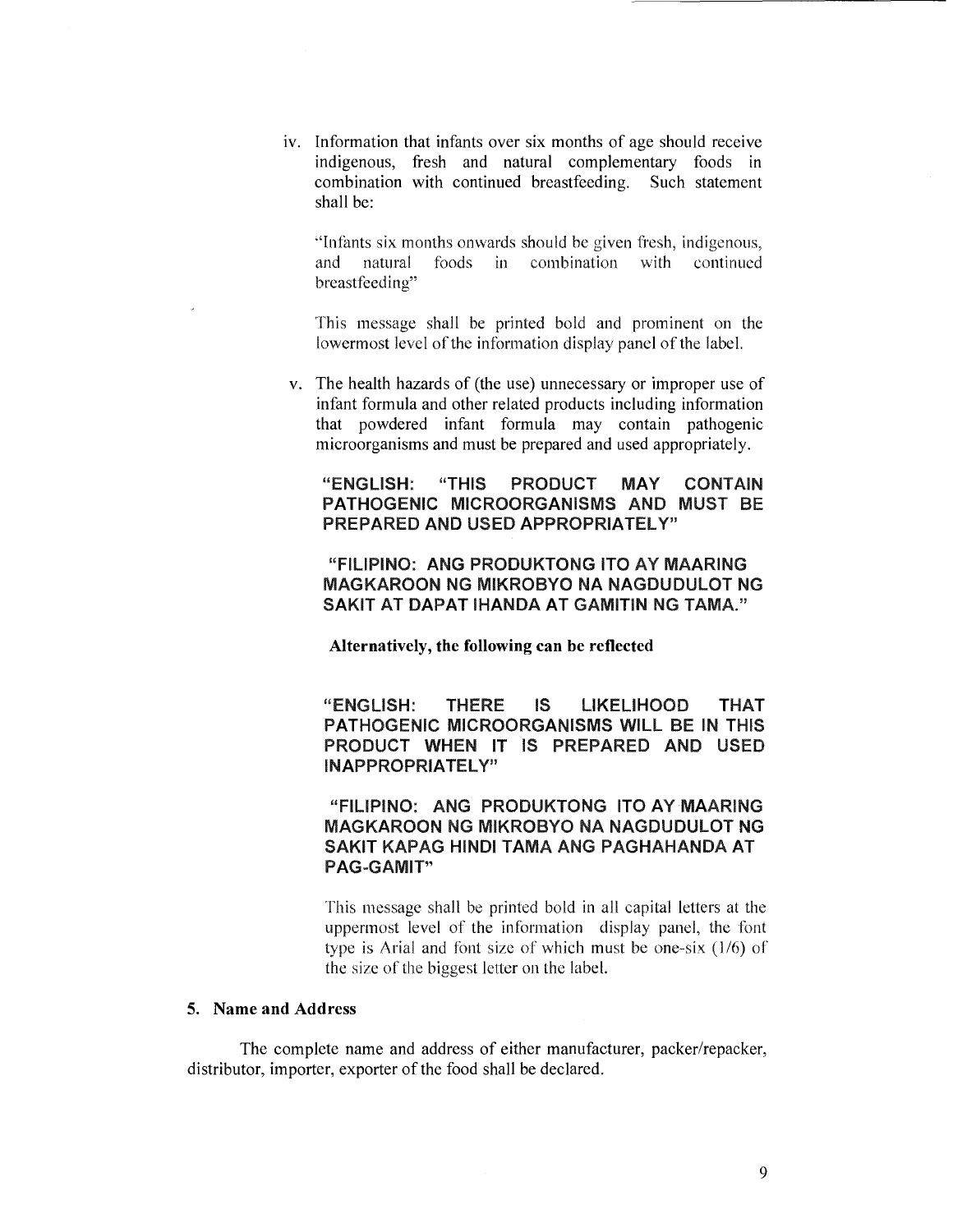# 6. Country of Origin

- i. The country of origin of the food shall be declared.
- ii. When a food undergoes processing in a second country which changes its nature, the country in which the processing is performed shall be considered to be the country of origin for the purpose of labeling.

#### 7. Lot Identification

The lot identification number shall be embossed or otherwise permanently marked on the label/container.

#### 8. Food Registration (F.R.) Number

The Food Registration No. of the product shall be reflected on the label except on certain situations as may be allowed by BFAD.

#### 9. Secondary Messages

The information display panel of each container/label shall contain the following messages in both English and Filipino languages:

- $(i)$  > "The Use of Infant Formula/Milk Supplements must only be upon the advice of a health professional"
	- > Ang paggamit ng gatas na ito ay dapat sang-ayon sa payo ng Doctor o health professional"
- $(ii)$  > "The unnecessary and improper use of this product may be dangerous to your child's health"
	- > Ang maling paggamit ng gatas na ito ay maaaring makasama sa kalusugan ng bata

These messages shall be printed bold, font type Arial and font size 1/6 size of the biggest letter at the uppermost level of the information display panel.

#### 10. Required Language

The language to be used in the declaration of all other information must be in English and maybe written in both English and Pilipino, except for products intended to be exported in which case English and/or the language acceptable to the country of destination may be used.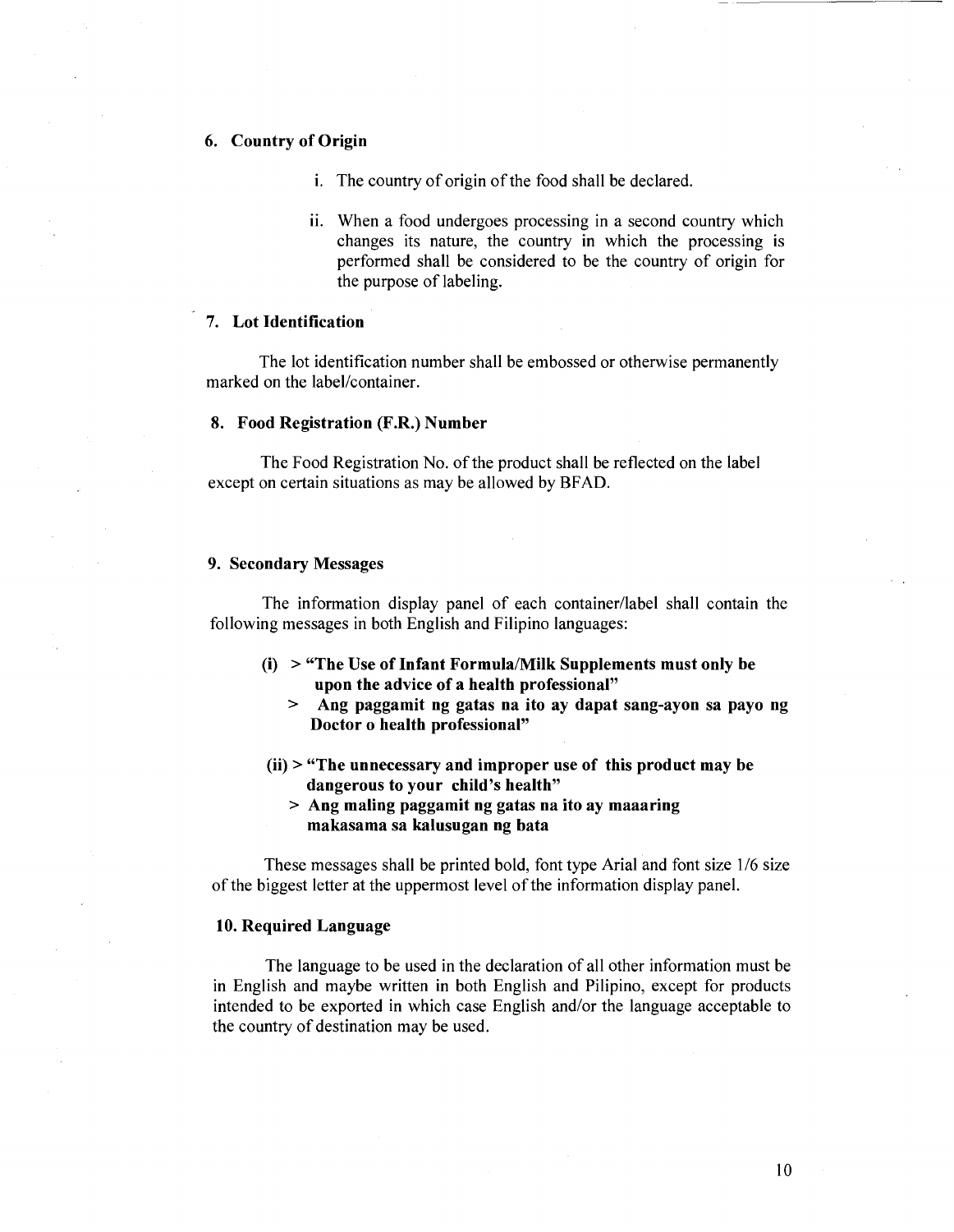#### **VII. Transitory Provisions**

By August 1, 2008 all labels must be fully compliant to these guidelines. Any product within the scope of the Code which labels are not compliant to these guidelines after said non-extendible deadline shall be subject to recall and the appropriate sanctions as provided by existing laws and pertinent statutes shall be exacted on the erring firms.

#### **VIII. Miscellaneous Provisions**

I. Milk companies as defined in AO No. 2006-0012; manufacturers, owners, importers, exporters, distributors of other milk products, foods and beverages; and other related products within the scope of the Code that may be affected by these guidelines should submit a copy of their new label!s for purposes of amending their valid CPR.

2. Upon presentation of a certification duly issued by the appropriate entity or institution, and in accordance with the Islamic law, Halal logo may be allowed to be printed in the label/container for products within the scope of the Code.

#### **IX. Repealing Clause**

All orders, issuances, rules and regulations or parts thereof inconsistent with these guidelines are hereby repealed and modified accordingly.

#### **X. Separability Clause**

If for any reason, any part or provision of these guidelines is declared invalid or unconstitutional, such invalidity or unconstitutionality shall not affect the other provisions which shall remain in full force and effect.

#### **XI. Effectivity**

These guidelines shall take effect immediately.

**FRANCISCO T. DUQUE III, MD, MSc** 

Secretary of Health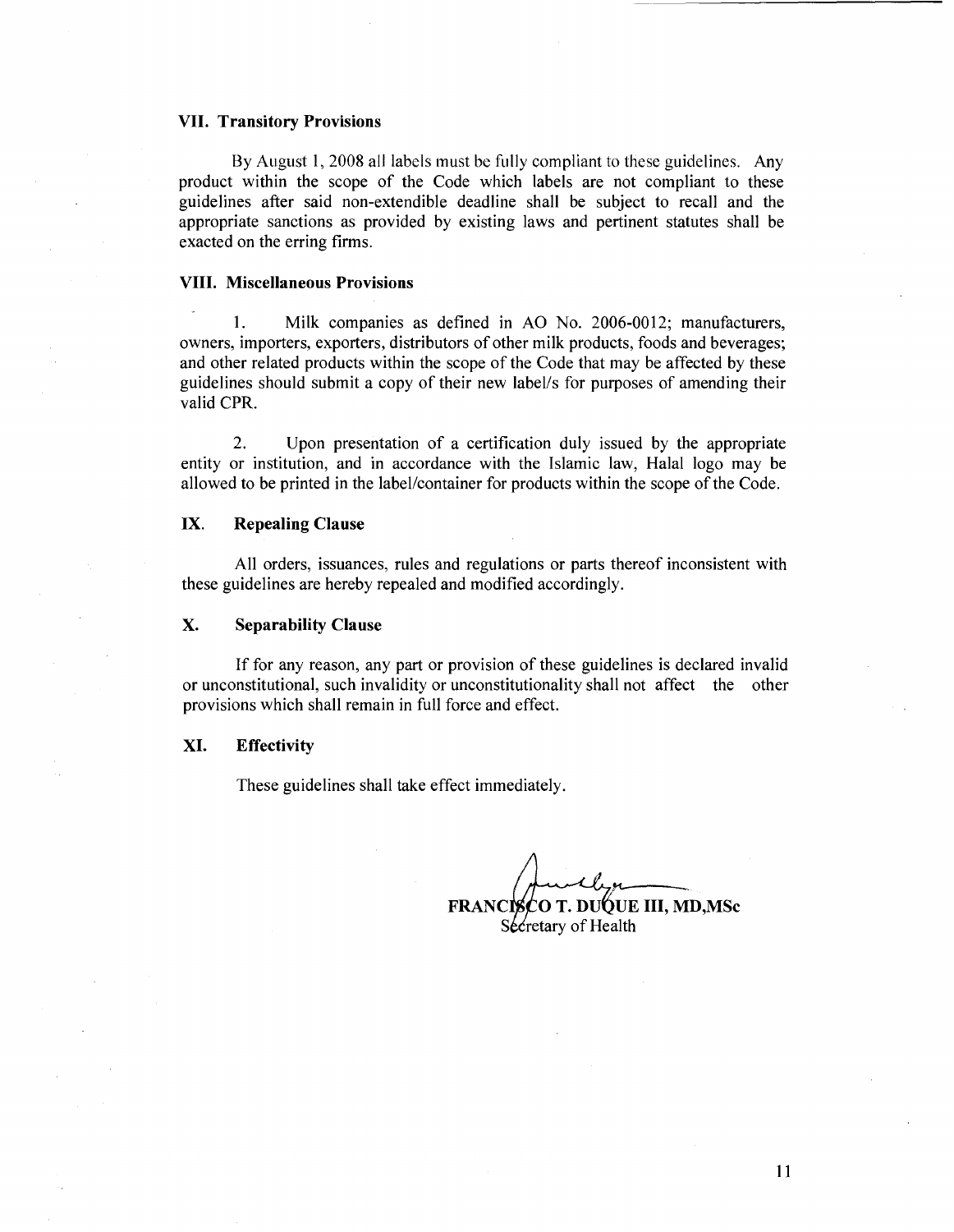Annex 1

# BREASTMILK IS THE BEST FOR BABIES UP TO 2 YEARS OF AGE OR BEYOND ANG GATAS NG INA ANG PINAKAMABUTING PAGKAIN NG BATA HANGGANG 2 TAON 0 HIGIT PA

# BRAND NAME

# Powdered Infant Formula

Net Wt. 500 grams

# IMPORTANT NOTICE: THERE IS NO SUBSTITUTE FOR BREASTMILK MAHALAGANG PAALALA: WALANG ANUMANG GATAS NA PWEDENG IPALIT SA GATAS NG INA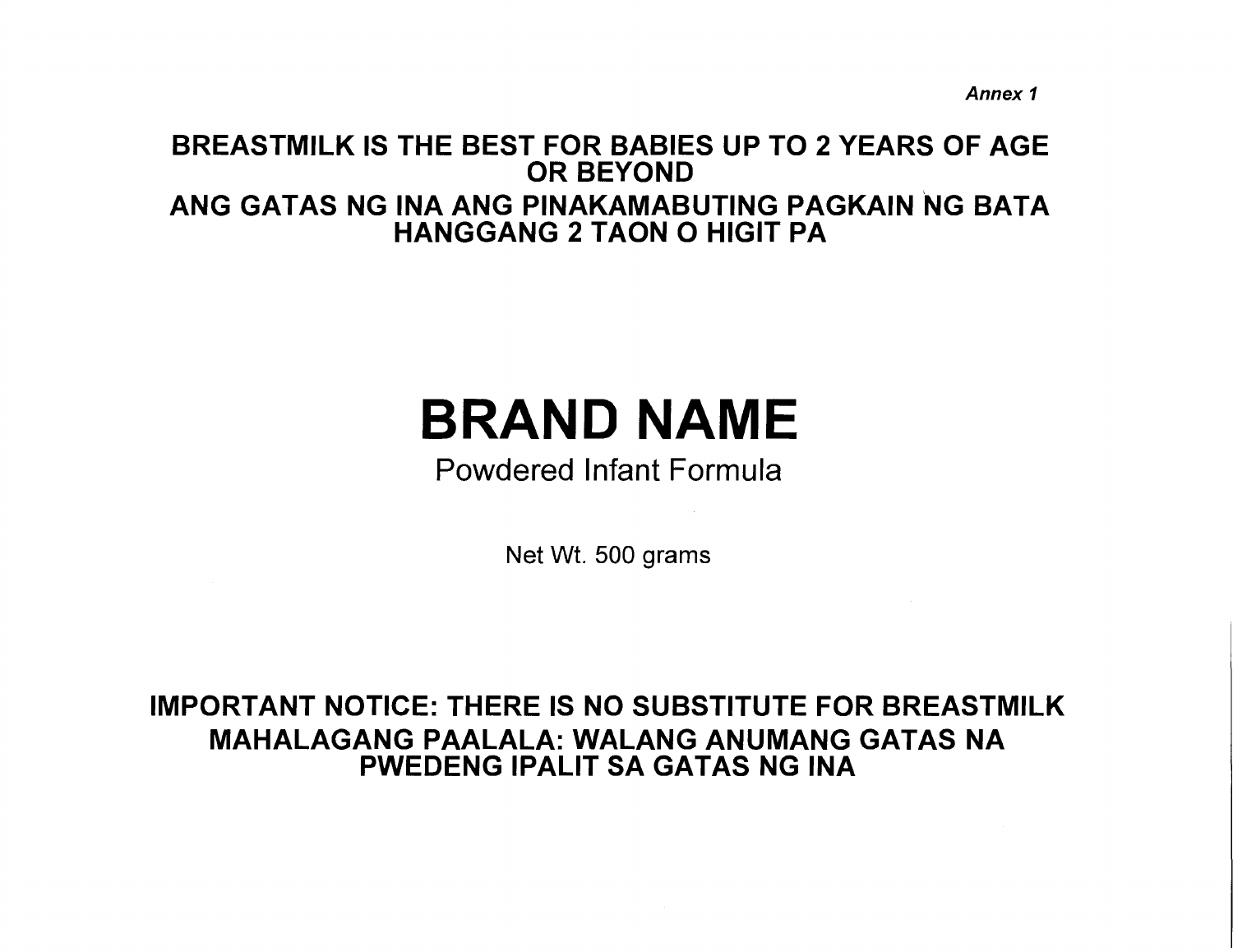Government Warnings:

• The use of Infant Formula/Milk Supplement must only be upon the advice of a health professional.

Ang paggamit ng gatas na ito ay dapat sang-ayon sa payo ng Doctor o health worker.

• The unnecessary or improper use of this product may be dangerous to your child's health.

Ang Maling Paggamit ng gatas na ito ay maaaring makasama sa kalusugan ng bata.

• THERE IS LIKELIHOOD THAT PATHOGENIC MICROORGANISMS WILL BE IN THIS PRODUCT WHEN IT IS PREPARED AND USED INAPPROPRIATELY.

ANG PRODUKTONG ITO AY MAAARING MAGKAROON NG MIKROBYO NA NAGDUDULOT NG SAKIT KAPAG HINDI , TAMA ANG PAGHAHANDA AT PAG-GAMIT.